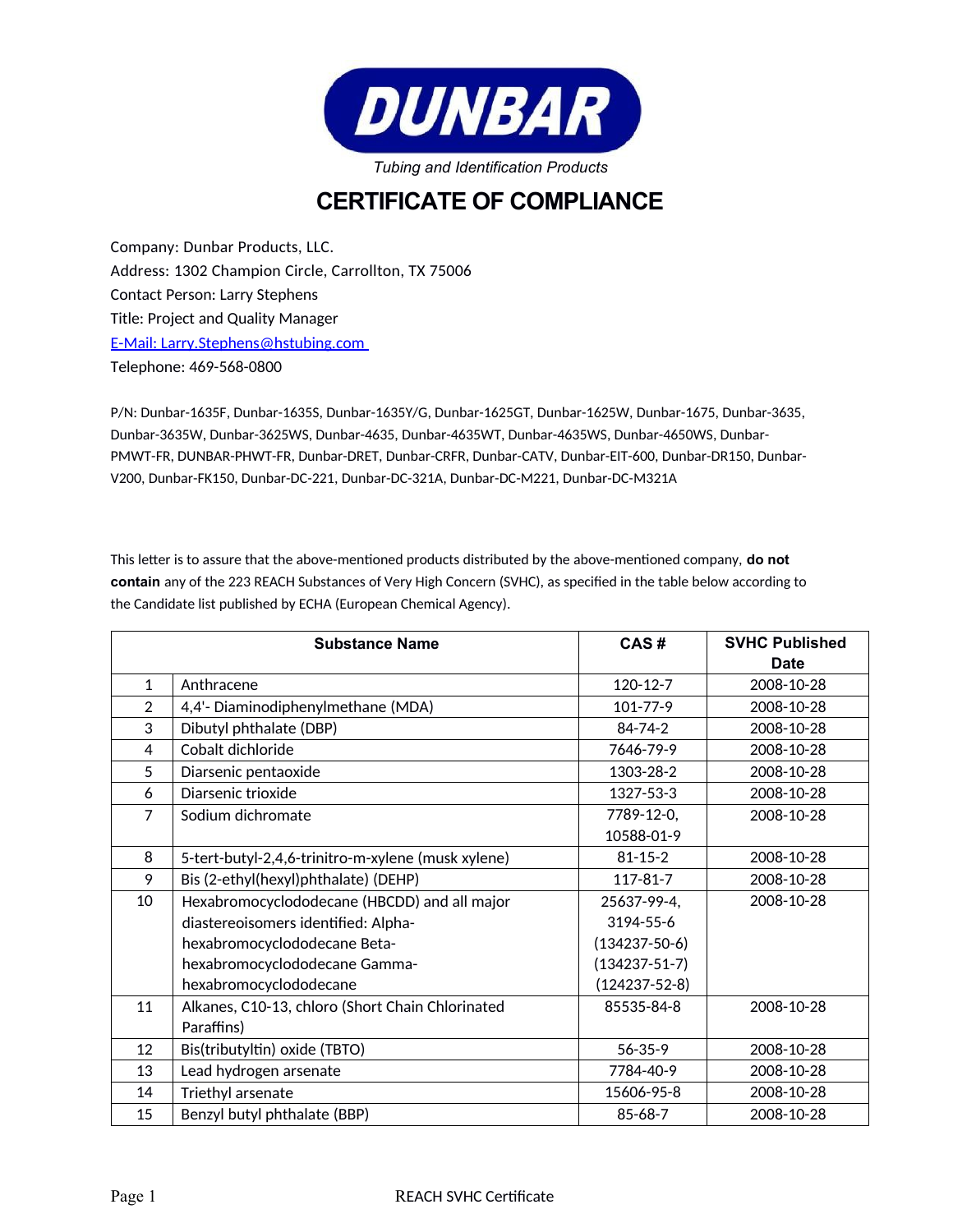| 16 | 2,4-Dinitrotoluene                                    | $121 - 14 - 2$         | 2010-01-13                           |
|----|-------------------------------------------------------|------------------------|--------------------------------------|
| #  | <b>Substance Name</b>                                 | CAS#                   | <b>SVHC Published</b><br><b>Date</b> |
| 17 | Anthracene oil                                        | 90640-80-5             | 2010-01-13                           |
| 18 | Anthracene oil, anthracene paste                      | 90640-81-6             | 2010-01-13                           |
| 19 | Anthracene oil, anthracene paste, anthracene fraction | 91995-15-2             | 2010-01-13                           |
| 20 | Anthracene oil, anthracene paste, distn. lights       | 91995-17-4             | 2010-01-13                           |
| 21 | Anthracene oil, anthracene-low                        | 90640-82-7             | 2010-01-13                           |
| 22 | Diisobutyl phthalate (DIBP)                           | 84-69-5                | 2010-01-13                           |
| 23 | Lead chromate                                         | 7758-97-6              | 2010-01-13                           |
| 24 | Lead chromate molybdate sulphate red                  | 12656-85-8             | 2010-01-13                           |
|    | (C.I. Pigment Red 104)                                |                        |                                      |
| 25 | Lead sulfochromate yellow (C.I. Pigment Yellow 34)    | 1344-37-2              | 2010-01-13                           |
| 26 | Pitch, coal tar, high temp.                           | 65996-93-2             | 2010-01-13                           |
| 27 | Tris(2-chloroethyl)phosphate                          | 115-96-8               | 2010-01-13                           |
| 28 | Acrylamide                                            | $79 - 06 - 1$          | 2010-03-30                           |
| 29 | Trichloroethylene                                     | 79-01-6                | 2010-06-18                           |
| 30 | Boric acid                                            | 10043-35-3,            | 2010-06-18                           |
|    |                                                       | 11113-50-1             |                                      |
| 31 | Disodium tetraborate, anhydrous                       | 1303-96-4,             | 2010-06-18                           |
|    |                                                       | 1330-43-4,             |                                      |
|    |                                                       | 12179-04-3             |                                      |
| 32 | Tetraboron disodium heptaoxide, hydrate               | 12267-73-1             | 2010-06-18                           |
| 33 | Sodium chromate                                       | 7775-11-3              | 2010-06-18                           |
| 34 | Potassium chromate                                    | 7789-00-6              | 2010-06-18                           |
| 35 | Ammonium dichromate                                   | 7789-09-5              | 2010-06-18                           |
| 36 | Potassium dichromate                                  | 7778-50-9              | 2010-06-18                           |
| 37 | 2-Ethoxyethanol                                       | 110-80-5               | 2010-12-15                           |
| 38 | 2-Methoxyethanol                                      | 109-86-4               | 2010-12-15                           |
| 39 | Chromic acid                                          | 7738-94-5,             | 2010-12-15                           |
|    |                                                       | 13530-68-2             |                                      |
| 40 | Chromium trioxide                                     | 1333-82-0              | 2010-12-15                           |
| 41 | Cobalt(II) carbonate                                  | 513-79-1               | 2010-12-15                           |
| 42 | Cobalt(II) diacetate                                  | $71 - 48 - 7$          | 2010-12-15                           |
| 43 | Cobalt(II) dinitrate                                  | 10141-05-6             | 2010-12-15                           |
| 44 | Cobalt(II) sulphate                                   | 10124-43-3             | 2010-12-15                           |
| 45 | 1,2,3-Trichloropropane                                | $96 - 18 - 4$          | 2011-06-20                           |
| 46 | 1,2-Benzenedicarboxylic acid, di-C6-8-branched alkyl  | 71888-89-6             | 2011-06-20                           |
|    | esters, C7-rich                                       |                        |                                      |
| 47 | 1,2-Benzenedicarboxylic acid, di-C7-11-branched and   | 68515-42-4             | 2011-06-20                           |
|    | linear alkyl esters                                   |                        |                                      |
| 48 | 1-Methyl-2-pyrrolidone                                | 872-50-4               | 2011-06-20                           |
| 49 | 2-Ethoxyethyl acetate                                 | $111 - 15 - 9$         | 2011-06-20                           |
| 50 | Hydrazine                                             | $302 - 01 - 2$ ,       | 2011-06-20                           |
| 51 | Strontium chromate                                    | 7803-57-8<br>7789-06-2 | 2011-06-20                           |
| 52 | Dichromium tris(chromate)                             | 24613-89-6             | 2011-12-19                           |
|    |                                                       |                        |                                      |
| 53 | Potassium hydroxyoctaoxodizincatedi-chromate          | 11103-86-9             | 2011-12-19                           |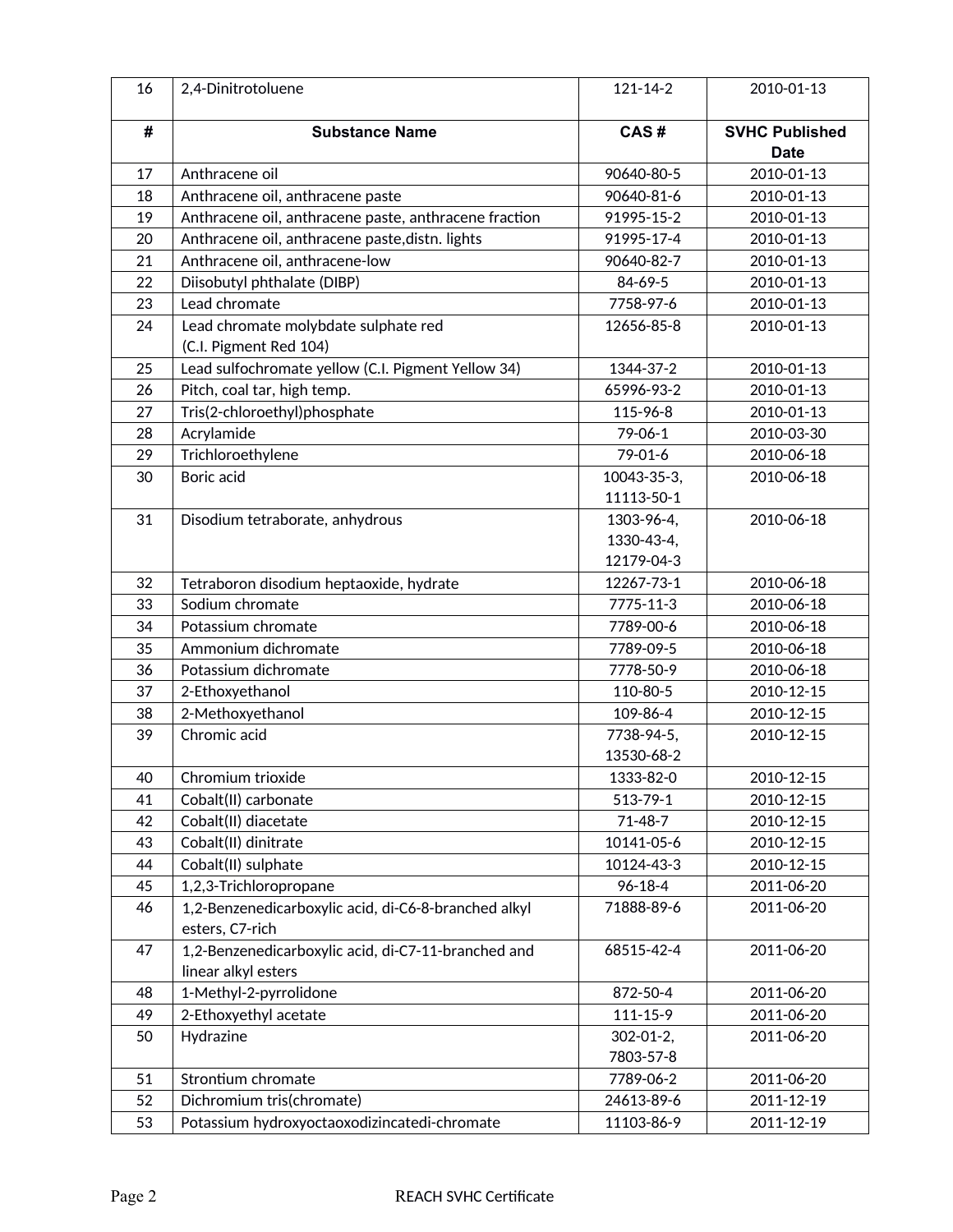| 54 | Pentazinc chromate octahydroxide                                                                                | 49663-84-5            | 2011-12-19            |
|----|-----------------------------------------------------------------------------------------------------------------|-----------------------|-----------------------|
| 55 | Aluminosilicate Refractory Ceramic Fibres (RCF)                                                                 |                       | 2011-12-19            |
|    |                                                                                                                 |                       |                       |
| #  | <b>Substance Name</b>                                                                                           | CAS#                  | <b>SVHC Published</b> |
|    |                                                                                                                 |                       | <b>Date</b>           |
| 56 | Zirconia Aluminosilicate Refractory Ceramic Fibres (Zr-                                                         |                       | 2011-12-19            |
|    | RCF)                                                                                                            |                       |                       |
| 57 | Formaldehyde, oligomeric reaction products with                                                                 | 25214-70-4            | 2011-12-19            |
|    | aniline (technical MDA)                                                                                         |                       |                       |
| 58 | Bis(2-methoxyethyl) phthalate                                                                                   | 117-82-8              | 2011-12-19            |
| 59 | 2-Methoxyaniline; o-Anisidine                                                                                   | 90-04-0               | 2011-12-19            |
| 60 | 4-(1,1,3,3-tetramethylbutyl)phenol, (4-tert-Octylphenol)                                                        | 140-66-9              | 2011-12-19            |
| 61 | 1,2-Dichloroethane                                                                                              | 107-06-2              | 2011-12-19            |
| 62 | Bis(2-methoxyethyl) ether                                                                                       | 111-96-6              | 2011-12-19            |
| 63 | Arsenic acid                                                                                                    | 7778-39-4             | 2011-12-19            |
| 64 | Calcium arsenate                                                                                                | 7778-44-1             | 2011-12-19            |
| 65 | Trilead diarsenate                                                                                              | 3687-31-8             | 2011-12-19            |
| 66 | N,N-dimethylacetamide (DMAC)                                                                                    | 127-19-5              | 2011-12-19            |
| 67 | 2,2'-dichloro-4,4'-methylenedianiline (MOCA)                                                                    | $101 - 14 - 4$        | 2011-12-19            |
| 68 | Phenolphthalein                                                                                                 | 77-09-8               | 2011-12-19            |
| 69 | Lead azide Lead diazide                                                                                         | 13424-46-9            | 2011-12-19            |
| 70 | Lead styphnate                                                                                                  | 15245-44-0            | 2011-12-19            |
| 71 | Lead dipicrate                                                                                                  | 6477-64-1             | 2011-12-19            |
| 72 | [4-[4,4'-bis(dimethylamino) benzhydrylidene]cyclohexa-2,5-                                                      | 548-62-9              | 2012-06-18            |
|    | dien-1-ylidene]dimethylammonium chloride (C.I. Basic Violet                                                     |                       |                       |
|    | 3) [with _ 0.1% of Michler's ketone (EC No. 202027-5) or                                                        |                       |                       |
|    | Michler's base (EC No. 202-959-2)]                                                                              |                       |                       |
| 73 | a, a-Bis[4-(dimethylamino)phenyl]-4                                                                             | 6786-83-0             | 2012-06-18            |
|    | (phenylamino)naphthalene-1-methanol (C.I. Solvent Blue                                                          |                       |                       |
|    | 4) [with $\geq$ 0.1% of Michler's ketone (EC No. 202-027-5) or                                                  |                       |                       |
|    | Michler's base (EC No. 202-959-2)]                                                                              |                       |                       |
| 74 | N,N,N',N'-tetramethyl-4,4'-methylenedianiline (Michler's                                                        | $101 - 61 - 1$        | 2012-06-18            |
|    | base)                                                                                                           |                       |                       |
| 75 | 1,3,5-tris[(2S and 2R)-2,3-epoxypropyl]-1,3,5-triazine-                                                         | 59653-74-6            | 2012-06-18            |
|    | 2,4,6-(1H,3H,5H)-trione (J-TGIC)<br>Diboron trioxide                                                            |                       |                       |
| 76 |                                                                                                                 | 1303-86-2<br>112-49-2 | 2012-06-18            |
| 77 | 1,2-bis(2-methoxyethoxy)ethane (TEGDME; triglyme)                                                               |                       | 2012-06-18            |
| 78 | 4,4'-bis(dimethylamino)-4"-(methylamino)trityl alcohol<br>[with _ 0.1% of Michler's ketone (ECNo. 202-027-5) or | $561 - 41 - 1$        | 2012-06-18            |
|    | Michler's base (EC No. 202-959-2)]                                                                              |                       |                       |
| 79 | Lead(II) bis(methanesulfonate)                                                                                  | 17570-76-2            | 2012-06-18            |
| 80 | Formamide                                                                                                       | $75 - 12 - 7$         | 2012-06-18            |
| 81 | [4-[[4-anilino-1-naphthyl][4-                                                                                   | 2580-56-5             | 2012-06-18            |
|    | (dimethylamino)phenyl]methylene]cyclohexa-2,5-dien-1-                                                           |                       |                       |
|    | ylidene] dimethylammonium chloride (C.I. Basic Blue 26)                                                         |                       |                       |
|    | [with _ 0.1% of Michler's ketone (EC No. 202-027-5) or                                                          |                       |                       |
|    | Michler's base (EC No. 202-959-2)]                                                                              |                       |                       |
| 82 | 1,2-dimethoxyethane; ethylene glycol dimethyl ether                                                             | 110-71-4              | 2012-06-18            |
|    | (EGDME)                                                                                                         |                       |                       |
| 83 | 1,3,5-Tris(oxiran-2-ylmethyl)-1,3,5-triazinane-2,4,6-trione                                                     | 2451-62-9             | 2012-06-18            |
|    | (TGIC)                                                                                                          |                       |                       |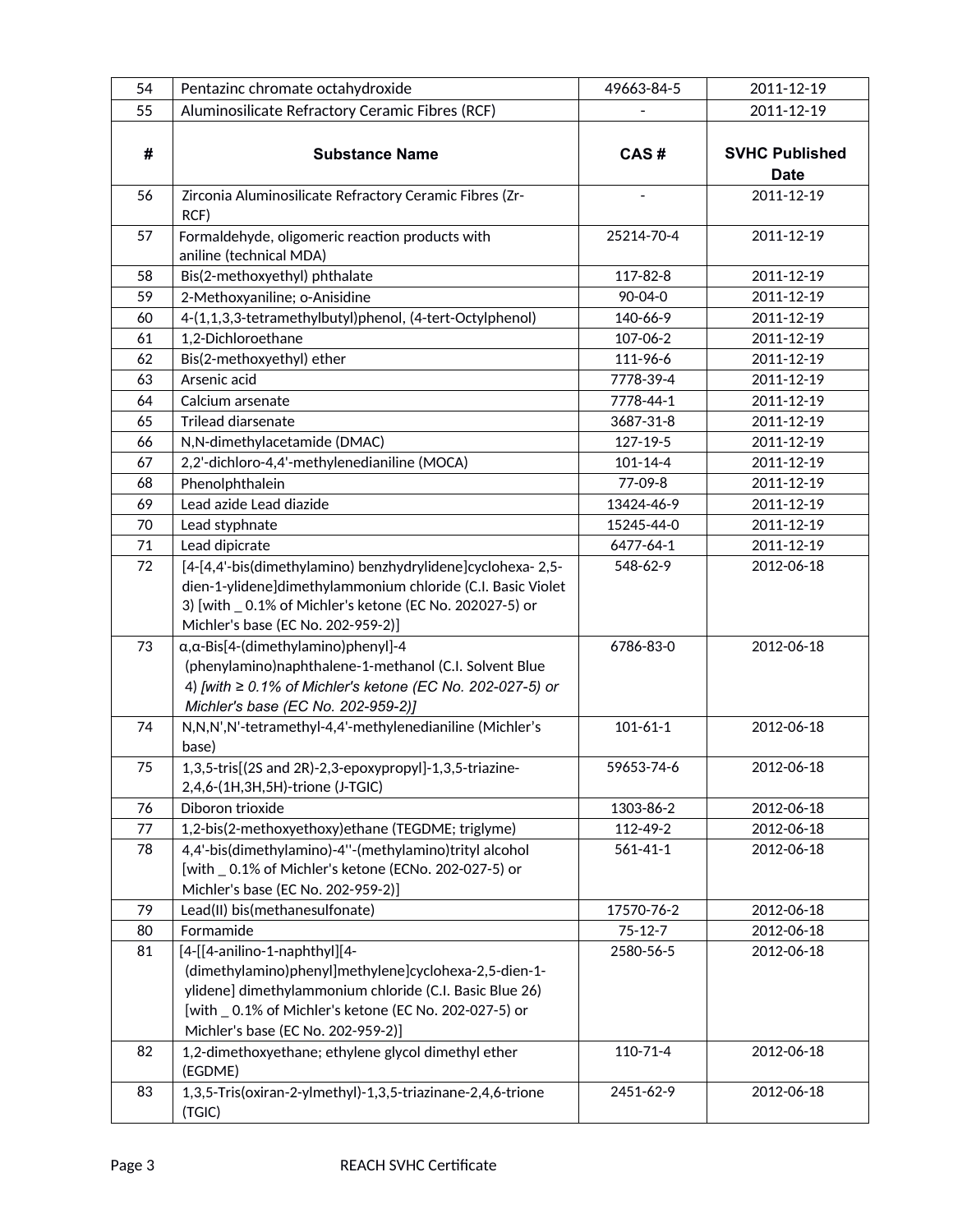| 84  | 4,4'-bis(dimethylamino)benzophenone (Michler's         | $90 - 94 - 8$  | 2012-06-18                           |
|-----|--------------------------------------------------------|----------------|--------------------------------------|
|     | ketone)                                                |                |                                      |
| #   | <b>Substance Name</b>                                  | CAS#           | <b>SVHC Published</b><br><b>Date</b> |
| 85  | Pyrochlore, antimony lead yellow                       | 8012-00-8      | 2012-12-19                           |
| 86  | 6-methoxy-m-toluidine (p-cresidine)                    | $120 - 71 - 8$ | 2012-12-19                           |
|     |                                                        |                |                                      |
| 87  | Henicosafluoroundecanoic acid                          | 2058-94-8      | 2012-12-19                           |
| 88  | Hexahydromethylphthalic anhydride [1], Hexahydro-      | 247-094-1,     | 2012-12-19                           |
|     | 4-methylphthalic anhydride [2], Hexahydro-1-           | 243-072-0,     |                                      |
|     | methylphthalic anhydride [3], Hexahydro-3-             | 256-356-4,     |                                      |
|     | methylphthalic anhydride [4] [The individual isomers   | 260-566-1      |                                      |
|     | [2], [3] and [4] (including their cisand trans-stereo  |                |                                      |
|     | isomeric forms) and all possible combinations of the   |                |                                      |
|     | isomers [1] are covered by this entry]                 |                |                                      |
| 89  | Cyclohexane-1,2-dicarboxylic anhydride [1], cis-       | $85 - 42 - 7,$ | 2012-12-19                           |
|     | cyclohexane-1,2-dicarboxylic anhydride [2], trans-     | 13149-00-3,    |                                      |
|     | cyclohexane-1,2-dicarboxylic anhydride [3] [The        | 14166-21-3     |                                      |
|     | individual cis- [2] and trans- [3] isomer substances   |                |                                      |
|     | and all possible combinations of the cisand trans-     |                |                                      |
|     | isomers [1] are covered by this entry]                 |                |                                      |
| 90  | Dibutyltin dichloride (DBTC)                           | 683-18-1       | 2012-12-19                           |
| 91  | Lead bis(tetrafluoroborate)                            | 13814-96-5     | 2012-12-19                           |
| 92  | Lead dinitrate                                         | 10099-74-8     | 2012-12-19                           |
| 93  | Silicic acid, lead salt                                | 11120-22-2     | 2012-12-19                           |
| 94  | 4-Aminoazobenzene                                      | 60-09-3        | 2012-12-19                           |
| 95  | Lead titanium zirconium oxide                          | 12626-81-2     | 2012-12-19                           |
| 96  | Lead monoxide (lead oxide)                             | 1317-36-8      | 2012-12-19                           |
| 97  | o-Toluidine                                            | 95-53-4        | 2012-12-19                           |
| 98  | 3-ethyl-2-methyl-2-(3-methylbutyl)-1,3-oxazolidine     | 143860-04-2    | 2012-12-19                           |
| 99  | Silicic acid (H2Si2O5), barium salt (1:1), lead-       | 68784-75-8     | 2012-12-19                           |
|     | doped[with lead (Pb) content above the applicable      |                |                                      |
|     | generic concentration limit for 'toxicity for          |                |                                      |
|     | reproduction' Repr. 1A (CLP) or category 1 (DSD); the  |                |                                      |
|     | substance is a member of the group entry of lead       |                |                                      |
|     | compounds, with index number 082-001-00-6 in           |                |                                      |
|     | Regulation (EC) No 1272/2008]                          |                |                                      |
| 100 | Trilead bis(carbonate) dihy droxide                    | 1319-46-6      | 2012-12-19                           |
| 101 | Furan                                                  | 110-00-9       | 2012-12-19                           |
| 102 | N,N-dimethylformamide                                  | $68 - 12 - 2$  | 2012-12-19                           |
| 103 | 4-(1,1,3,3-tetramethylbutyl)phenol, ethoxylated        |                | 2012-12-19                           |
|     | [covering well-defined substances and UVCB             |                |                                      |
|     | substances, polymers and homologues]                   |                |                                      |
| 104 | 4-Nonylphenol, branched and linear [substances with a  |                | 2012-12-19                           |
|     | linear and/or branched alkyl chain with a carbon       |                |                                      |
|     | number of 9 covalently bound in position 4 to phenol,  |                |                                      |
|     | covering also UVCB- and well-defined substances which  |                |                                      |
|     | include any of the individual isomers or a combination |                |                                      |
|     | thereof]                                               |                |                                      |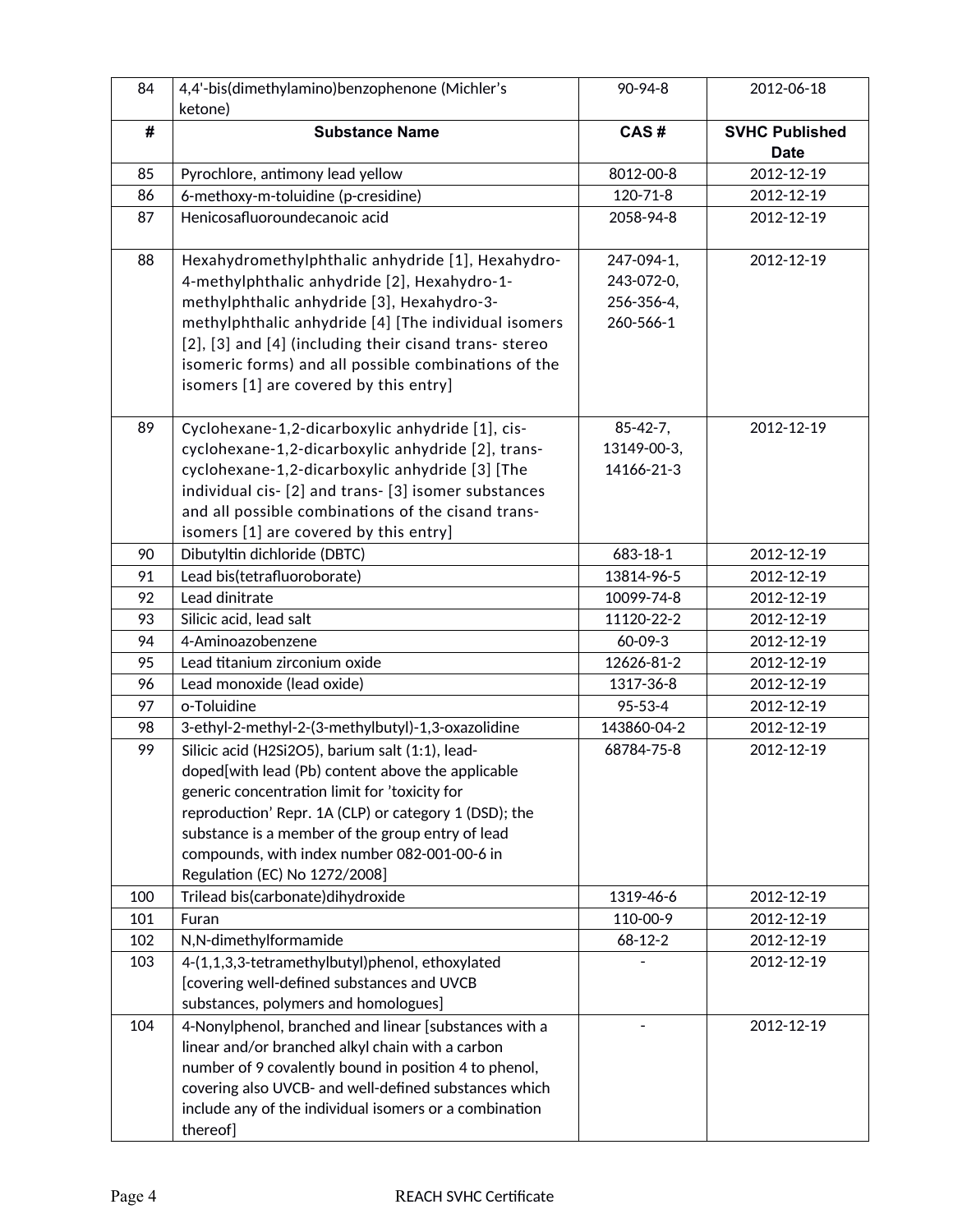| 105 | 4,4'-methylenedi-o-toluidine                                                                                      | 838-88-0       | 2012-12-19            |
|-----|-------------------------------------------------------------------------------------------------------------------|----------------|-----------------------|
| #   | <b>Substance Name</b>                                                                                             | CAS#           | <b>SVHC Published</b> |
|     |                                                                                                                   |                | <b>Date</b>           |
| 106 | Diethyl sulphate                                                                                                  | $64 - 67 - 5$  | 2012-12-19            |
| 107 | Dimethyl sulphate                                                                                                 | $77 - 78 - 1$  | 2012-12-19            |
| 108 | Lead oxide sulfate                                                                                                | 12036-76-9     | 2012-12-19            |
| 109 | Lead titanium trioxide                                                                                            | 12060-00-3     | 2012-12-19            |
| 110 | Acetic acid, lead salt, basic                                                                                     | 51404-69-4     | 2012-12-19            |
| 111 | [Phthalato(2-)]dioxotrilead                                                                                       | 69011-06-9     | 2012-12-19            |
| 112 | Bis(pentabromophenyl) ether (decabromodiphenyl                                                                    | 1163-19-5      | 2012-12-19            |
|     | ether; DecaBDE)                                                                                                   |                |                       |
| 113 | N-methylacetamide                                                                                                 | $79 - 16 - 3$  | 2012-12-19            |
| 114 | Dinoseb (6-sec-butyl-2,4-dinitrophenol)                                                                           | 88-85-7        | 2012-12-19            |
| 115 | 1,2-Diethoxyethane                                                                                                | $629 - 14 - 1$ | 2012-12-19            |
| 116 | Tetralead trioxide sulphate                                                                                       | 12202-17-4     | 2012-12-19            |
| 117 | N-pentyl-isopentylphthalate                                                                                       | 776297-69-9    | 2012-12-19            |
| 118 | Dioxobis(stearato)trilead                                                                                         | 12578-12-0     | 2012-12-19            |
| 119 | Tetraethyllead                                                                                                    | 78-00-2        | 2012-12-19            |
| 120 | Pentalead tetraoxide sulphate                                                                                     | 12065-90-6     | 2012-12-19            |
| 121 | Pentacosafluorotridecanoic acid                                                                                   | 72629-94-8     | 2012-12-19            |
| 122 | Tricosafluorododecanoic acid                                                                                      | $307 - 55 - 1$ | 2012-12-19            |
| 123 | Heptacosafluorotetradecanoic acid                                                                                 | 376-06-7       | 2012-12-19            |
| 124 | 1-bromopropane (n-propyl bromide)                                                                                 | 106-94-5       | 2012-12-19            |
| 125 | Methoxyacetic acid                                                                                                | 625-45-6       | 2012-12-19            |
| 126 | 4-methyl-m-phenylenediamine (toluene-2,4-diamine)                                                                 | 95-80-7        | 2012-12-19            |
| 127 | Methyloxirane (Propylene oxide)                                                                                   | 75-56-9        | 2012-12-19            |
| 128 | Trilead dioxide phosphonate                                                                                       | 12141-20-7     | 2012-12-19            |
| 129 | o-aminoazotoluene                                                                                                 | $97 - 56 - 3$  | 2012-12-19            |
| 130 | 1,2-Benzenedicarboxylic acid, dipentylester,<br>branched and linear                                               | 84777-06-0     | 2012-12-19            |
| 131 | 4,4'-oxydianiline and its salts                                                                                   | 101-80-4       | 2012-12-19            |
| 132 | Orange lead (lead tetroxide)                                                                                      | 1314-41-6      | 2012-12-19            |
| 133 | Biphenyl-4-ylamine                                                                                                | $92 - 67 - 1$  | 2012-12-19            |
| 134 | Diisopentylphthalate                                                                                              | 605-50-5       | 2012-12-19            |
| 135 | Fatty acids, C16-18, lead salts                                                                                   | 91031-62-8     | 2012-12-19            |
| 136 | Diazene-1,2-dicarboxamide (C,C'-azodi(formamide))                                                                 | 123-77-3       | 2012-12-19            |
| 137 | Sulfurous acid, lead salt, dibasic                                                                                | 62229-08-7     | 2012-12-19            |
| 138 | Lead cyanamidate                                                                                                  | 20837-86-9     | 2012-12-19            |
| 139 | Cadmium                                                                                                           | 7440-43-9      | 2013-06-20            |
| 140 | Cadmium oxide                                                                                                     | 120-71-8       | 2013-06-20            |
| 141 | Ammonium pentadecafluorooctanoate (APFO)                                                                          | 3825-26-1      | 2013-06-20            |
| 142 | Pentadecafluorooctanoic acid (PFOA)                                                                               | $335 - 67 - 1$ | 2013-06-20            |
| 143 | Dipentyl phthalate (DPP)                                                                                          | 131-18-0       | 2013-06-20            |
| 144 | 4-Nonylphenol, branched and linear, ethoxylated                                                                   |                | 2013-06-20            |
| 145 | Cadmium sulphide                                                                                                  | 1306-23-6      | 2013-12-17            |
| 146 | 3,3'-[[1,1'-biphenyl]-4,4'-diylbis(azo)]bis(4-<br>Disodium<br>aminonaphthalene-1-sulphonate) (C.I. Direct Red 28) | 573-58-0       | 2013-12-17            |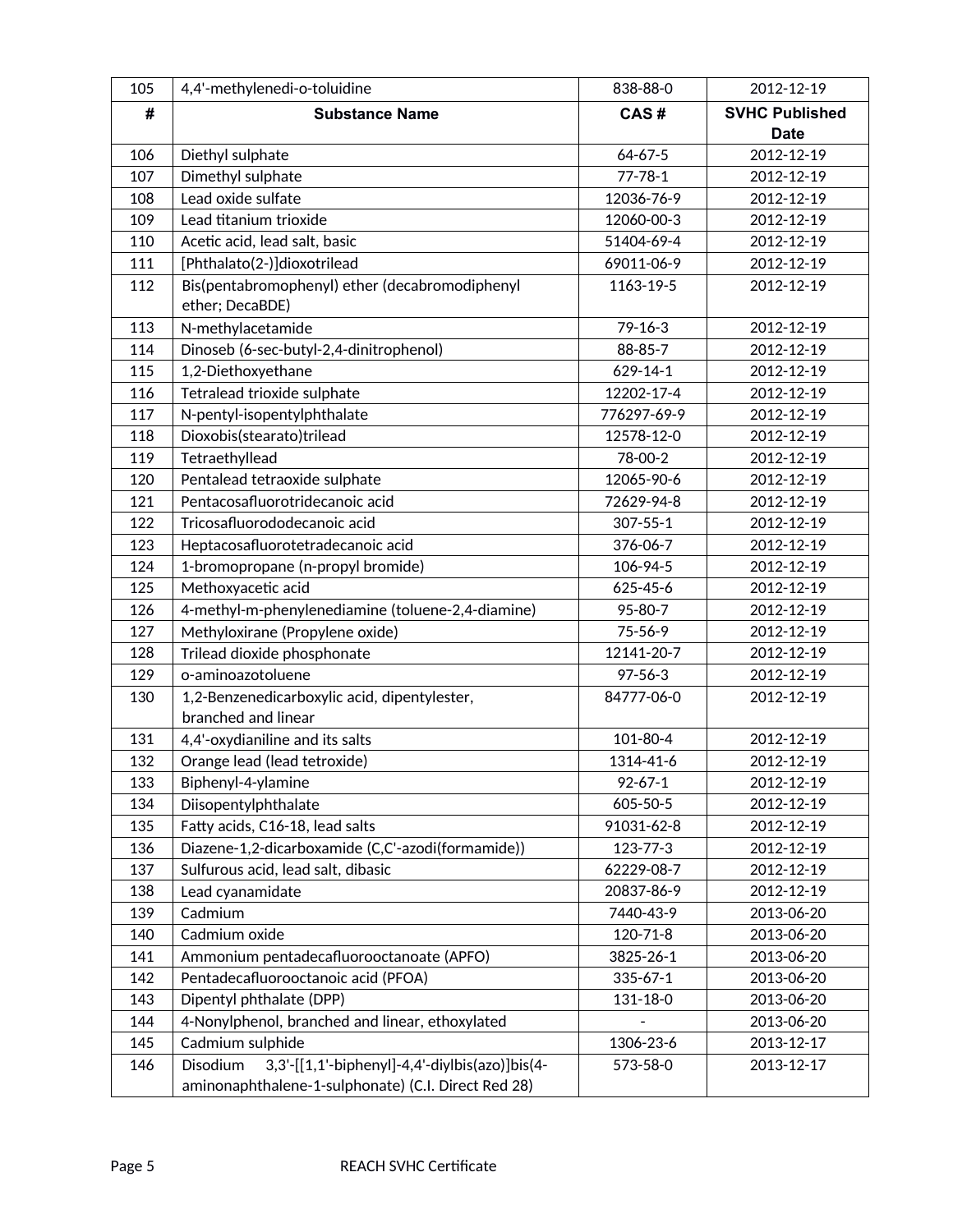| 147 | Disodium 4-amino-3-[[4'-[(2,4-diaminophenyl)azo][1,1'-<br>biphenyl]-4-yl]azo] -5-hydroxy-6-(phenylazo)naphthalene-<br>2,7-disulphonate (C.I. Direct Black 38)                                                                                                                            | 1937-37-7                | 2013-12-17               |
|-----|------------------------------------------------------------------------------------------------------------------------------------------------------------------------------------------------------------------------------------------------------------------------------------------|--------------------------|--------------------------|
| #   | <b>Substance Name</b>                                                                                                                                                                                                                                                                    | CAS#                     | <b>SVHC Published</b>    |
|     |                                                                                                                                                                                                                                                                                          |                          | <b>Date</b>              |
| 148 | Dihexyl phthalate                                                                                                                                                                                                                                                                        | 84-75-3                  | 2013-12-17               |
| 149 | Imidazolidine-2-thione (2-imidazoline-2-thiol)                                                                                                                                                                                                                                           | $96 - 45 - 7$            | 2013-12-17               |
| 150 | Lead di(acetate)                                                                                                                                                                                                                                                                         | 301-04-2                 | 2013-12-17               |
| 151 | Trixylyl phosphate                                                                                                                                                                                                                                                                       | 25155-23-1               | 2013-12-17               |
| 152 | 1,2-Benzenedicarboxylic acid, dihexyl ester, branched<br>and linear                                                                                                                                                                                                                      | 68515-50-4               | 2014-06-16               |
| 153 | Sodium perborate; perboric acid, sodium salt                                                                                                                                                                                                                                             |                          | 2014-06-16               |
| 154 | Sodium peroxometaborate                                                                                                                                                                                                                                                                  | 7632-04-4                | 2014-06-16               |
| 155 | Cadmium chloride                                                                                                                                                                                                                                                                         | 10108-64-2               | 2014-06-16               |
| 156 | Cadmium fluoride                                                                                                                                                                                                                                                                         | 7790-79-6                | 2014-12-17               |
| 157 | reaction mass of 2-ethylhexyl<br>10-ethyl-4,4-dioctyl-7-oxo-8-oxa-<br>3,5-dithia-4-stannatetradecanoate<br>and 2-ethylhexyl 10-ethyl-4-[[2-<br>[(2-ethylhexl)oxy]-<br>2-oxoethyl]thio]-4-octyl-7-oxo-<br>8-oxa-3,5-dithia-<br>4-stannatetradecanoate (reaction<br>mass of DOTE and MOTE) |                          | 2014-12-17               |
| 158 | 2-ethylhexyl 10-ethyl-4,4-dioctyl-<br>7-oxo-8-oxa-3,5-dithia-<br>4-stannatetradecanoate (DOTE)                                                                                                                                                                                           | 15571-58-1               | 2014-12-17               |
| 159 | 2-benzotriazol-2-yl-4,6-di-tert-<br>butylphenol (UV-320)                                                                                                                                                                                                                                 | 3846-71-7                | 2014-12-17               |
| 160 | Cadmium sulphate                                                                                                                                                                                                                                                                         | 10124-36-4<br>31119-53-6 | 2014-12-17               |
| 161 | 2-(2H-benzotriazol-2-yl)-<br>4,6-ditertpentylphenol (UV-328)                                                                                                                                                                                                                             | 25973-55-1               | 2014-12-17               |
| 162 | 1,2-benzenedicarboxylic acid, di-C6-10-alkyl esters;<br>1,2-benzenedicarboxylic acid, mixed decyl and hexyl<br>and octyl diesters with > 0.3% of dihexyl phthalate (EC<br>No. 201-559-5)                                                                                                 | 68515-51-5<br>68648-93-1 | 2015-07-01<br>2015-07-01 |
| 163 | 5-sec-butyl-2-(2,4-dimethylcyclohex-3-en-1-yl)-5-me<br>thyl-1,3-dioxane<br>$[1], 5-$<br>sec-butyl-2(4,6-dimethylcyclohex-3-en-1yl)-5-me thyl-1,3-<br>dioxane [2] [covering any of the individual stereoismers<br>of [1] and [2] or any combination thereof]                              |                          |                          |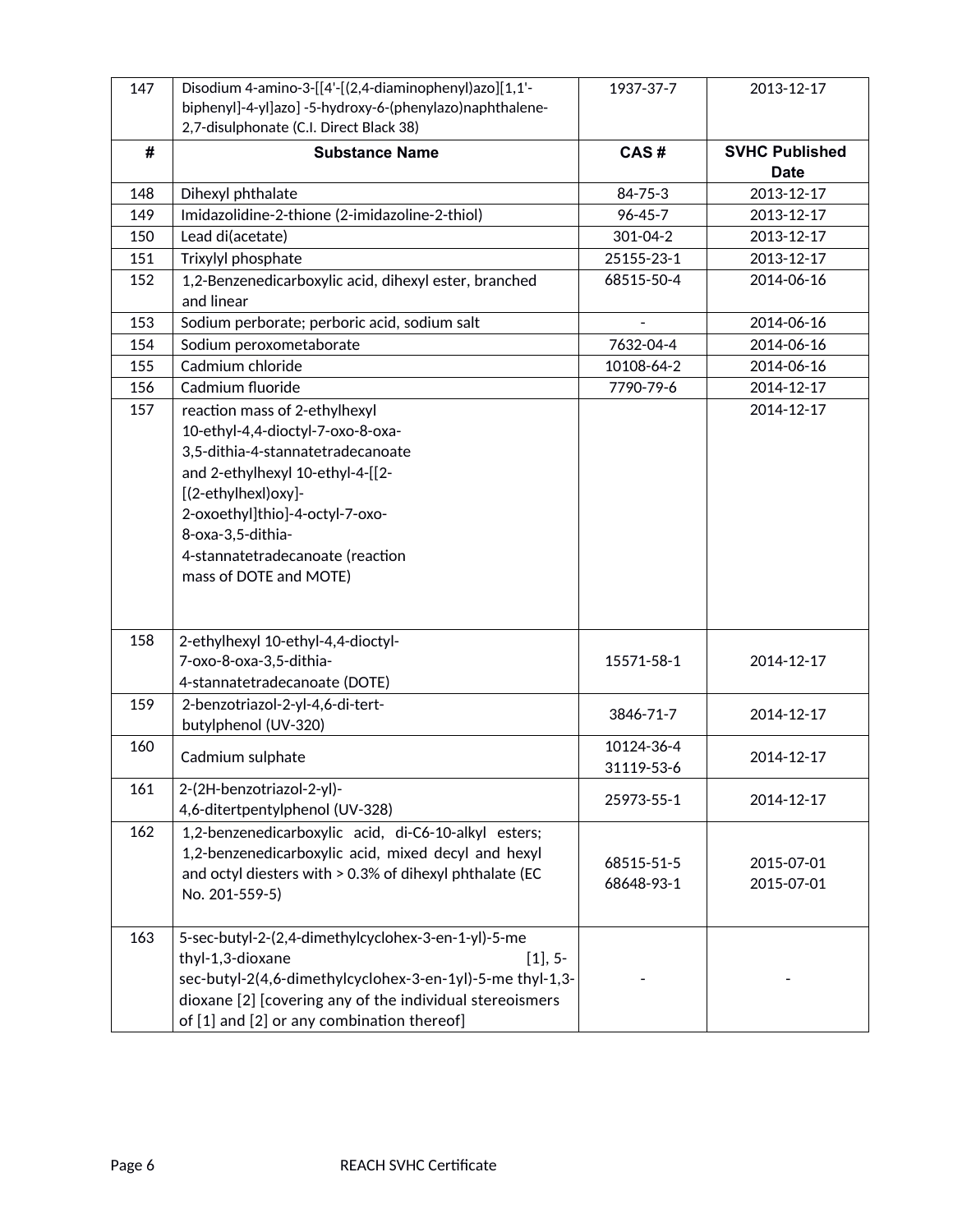| 164 | Nitrobenzene                                                                                       | 98-95-3       | 2015-12-17 |
|-----|----------------------------------------------------------------------------------------------------|---------------|------------|
| 165 | 2,4-di-tert-butyl-6-(5-chlorobenzotriazol-2-yl)phe                                                 |               |            |
|     | nol                                                                                                |               | 2015-12-17 |
|     | $(UV-327)$                                                                                         | 3864-99-1     |            |
| 166 | 2-(2H-benzotriazol-2-yl)-4-(tert-butyl)-6-                                                         |               |            |
|     | (sec-butyl)phenol (UV-350)                                                                         | 36437-37-3    | 2015-12-17 |
| 167 |                                                                                                    |               |            |
|     | 1,3-propanesultone                                                                                 | 1120-71-4     | 2015-12-17 |
| 168 |                                                                                                    | 375-95-1      |            |
|     | Perfluorononan-1-oic-acid and its sodium and                                                       | 21049-39-8    |            |
|     | ammonium saltspropanesultone                                                                       | 4149-60-4     | 2015-12-17 |
| 169 |                                                                                                    |               |            |
|     | Benzo[def]chrysene                                                                                 | 200-028-5     | 2016-06-20 |
|     | (Benzo[a]pyrene)                                                                                   |               |            |
| 170 | 4,4-isopropylidenediphenol (bisphenol A; BPA)                                                      | 80-05-7       | 2017-1-12  |
|     |                                                                                                    |               |            |
| 171 |                                                                                                    | 335-76-2      |            |
|     | Nonadecafluorodecanoic acid (PFDA) and its                                                         | 3830-45-3     | 2017-1-12  |
|     | sodium and ammonium salts                                                                          | 3108-42-7     |            |
|     |                                                                                                    |               |            |
| 172 |                                                                                                    |               |            |
|     | p-(1,1-dimethylpropyl)phenol                                                                       | $80 - 46 - 6$ | 2017-1-12  |
|     |                                                                                                    |               |            |
| 173 | 4-heptylphenol, branched and linear [substances with                                               |               |            |
|     | a linear and/or branched alkyl chain with a carbon                                                 |               |            |
|     | number of 7 covalently bound predominantly in                                                      |               | 2017-1-12  |
|     | position 4 to phenol, covering also UCVB-and well-                                                 |               |            |
|     | defined substances which include any of the individual                                             |               |            |
|     | isomewrs or a combination thereof]                                                                 |               |            |
|     |                                                                                                    |               |            |
|     |                                                                                                    |               |            |
| 174 | Perfluorohexane-1-sulphonic acid and its salts                                                     |               |            |
|     |                                                                                                    |               | 2017-7-10  |
|     |                                                                                                    |               |            |
| 175 | Benz[a]anthracene                                                                                  | $56 - 55 - 3$ | 2018-1-23  |
|     |                                                                                                    | 1718-53-2     |            |
| 176 | Cadmium carbonate                                                                                  | 513-78-0      | 2018-1-23  |
| 177 | Cadmium hydroxide                                                                                  | 21041-95-2    | 2018-1-23  |
| 178 | Cadmium nitrate                                                                                    | 10022-68-1    | 2018-1-23  |
|     |                                                                                                    | 10325-94-7    |            |
| 179 | Chrysene                                                                                           | 10022-68-1    | 2018-1-23  |
|     |                                                                                                    | 10325-94-7    |            |
|     | Dodecachloropentacyclo[12.2.1.16,9.02,13.05,10]oct                                                 |               |            |
| 180 | ad                                                                                                 |               | 2018-1-23  |
|     |                                                                                                    |               |            |
| 181 | eca-7,15-diene ("Dechlorane Plus"TM)<br>Reaction products of 1,3,4-thiadiazolidine-2,5-dithione, - |               |            |
|     | formaldehyde and 4-heptylphenol, branched and linear                                               |               | 2018-1-23  |
|     | (RP-HP)                                                                                            |               |            |
|     |                                                                                                    |               |            |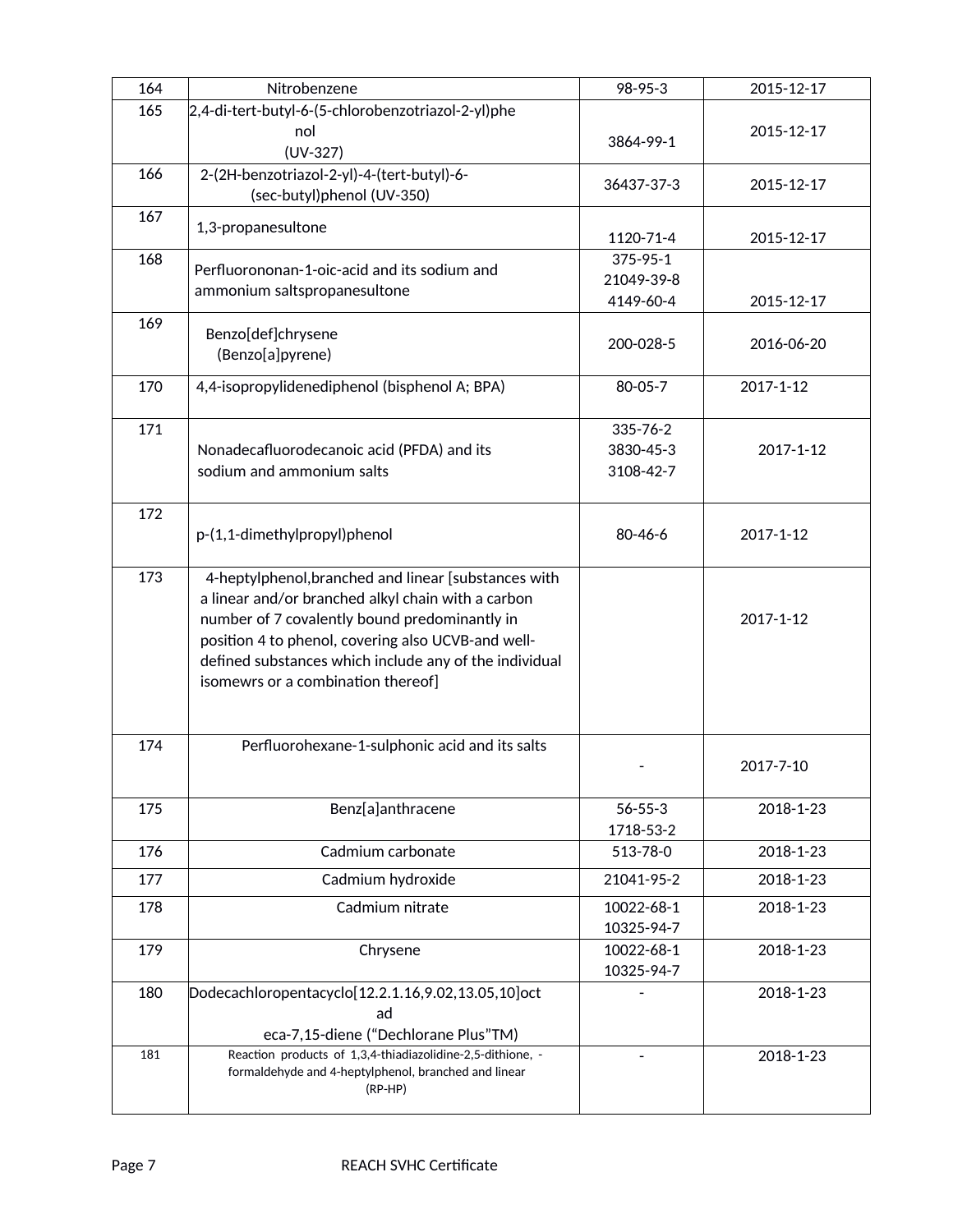| #   | <b>Substance Name</b>                                                                                                              | CAS#          | <b>SVHC Published</b><br><b>Date</b> |
|-----|------------------------------------------------------------------------------------------------------------------------------------|---------------|--------------------------------------|
|     |                                                                                                                                    |               |                                      |
| 182 | Benzene-1,2,4-tricarboxylic acid 1,2 anhydride                                                                                     | 552-30-7      | 2018-6-27                            |
| 183 | Benzo[ghi]perylene                                                                                                                 | 205-883-8     | 2018-6-27                            |
| 184 | Decamethylcyclopentasiloxane                                                                                                       | 208-764-9     | 2018-6-27                            |
| 185 | Dicyclohexyl phthalate                                                                                                             | 201-545-9     | 2018-6-27                            |
| 186 | Disodium octaborate                                                                                                                | 234-541-0     | 2018-6-27                            |
| 187 | Dodecamethylcyclohexasiloxane                                                                                                      | 208-762-8     | 2018-6-27                            |
| 188 | Ethylenediamine                                                                                                                    | 203-468-6     | 2018-6-27                            |
| 189 | Lead                                                                                                                               | 231-100-4     | 2018-6-27                            |
| 190 | Octamethylcyclotetrasiloxane                                                                                                       | 209-136-7     | 2018-6-27                            |
| 191 | Terphenyl, hydrogenated                                                                                                            | 262-967-7     | 2018-6-27                            |
| 192 | 1,7,7-trimethyl-3-(phenylmethylene)bicyclo[2.2.1]h<br>eptan-2-one                                                                  | 15087-24-8    | 2019-1-22                            |
| 193 | 2,2-bis(4'-hydroxyphenyl)-4-methylpentane                                                                                          | 6807-17-6     | 2019-1-22                            |
| 194 | Benzo[k]fl uoranthene                                                                                                              | 207-08-9      | 2019-1-22                            |
| 195 | Fluoranthene                                                                                                                       | 206-44-0      | 2019-1-22                            |
| 196 | Phenanthrene                                                                                                                       | $85 - 01 - 8$ | 2019-1-22                            |
| 197 | Pyrene                                                                                                                             | 129-00-0      | 2019-1-22                            |
| 198 | 2,3,3,3-tetrafluoro-2-(heptafluoropropoxy)propionic acid,<br>its salts and its acyl halides                                        |               |                                      |
| 199 | 2-methoxyethyl acetate                                                                                                             | 110-49-6      |                                      |
| 200 | 4-tert-butylphenol                                                                                                                 | 98-54-4       |                                      |
| 201 | Tris(4-nonylphenyl, branched and linear) phosphite<br>(TNPP) with $\geq 0.1\%$ w/w of 4-nonylphenol, branched and<br>linear (4-NP) |               |                                      |
| 202 | Perfluorobutane sulfonic acid (PFBS) and its salts                                                                                 |               | 2020-1-16                            |
| 203 | Diisohexyl phthalate                                                                                                               | 71850-09-4    | 2020-1-16                            |
| 204 | 2-methyl-1-(4-methylthiophenyl)-2-morpholinopropan-1-<br>one                                                                       | 71868-10-5    | 2020-1-16                            |
| 205 | 2-benzyl-2-dimethylamino-4'-morpholinobutyrophenone                                                                                | 119313-12-1   | 2020-1-16                            |
| 206 | Dibutylbis(pentane-2,4-dionato-O,O')tin                                                                                            | 22673-19-4    | 2020-7-22                            |
| 207 | Butyl 4-hydroxybenzoate                                                                                                            | $94 - 26 - 8$ | 2020-7-22                            |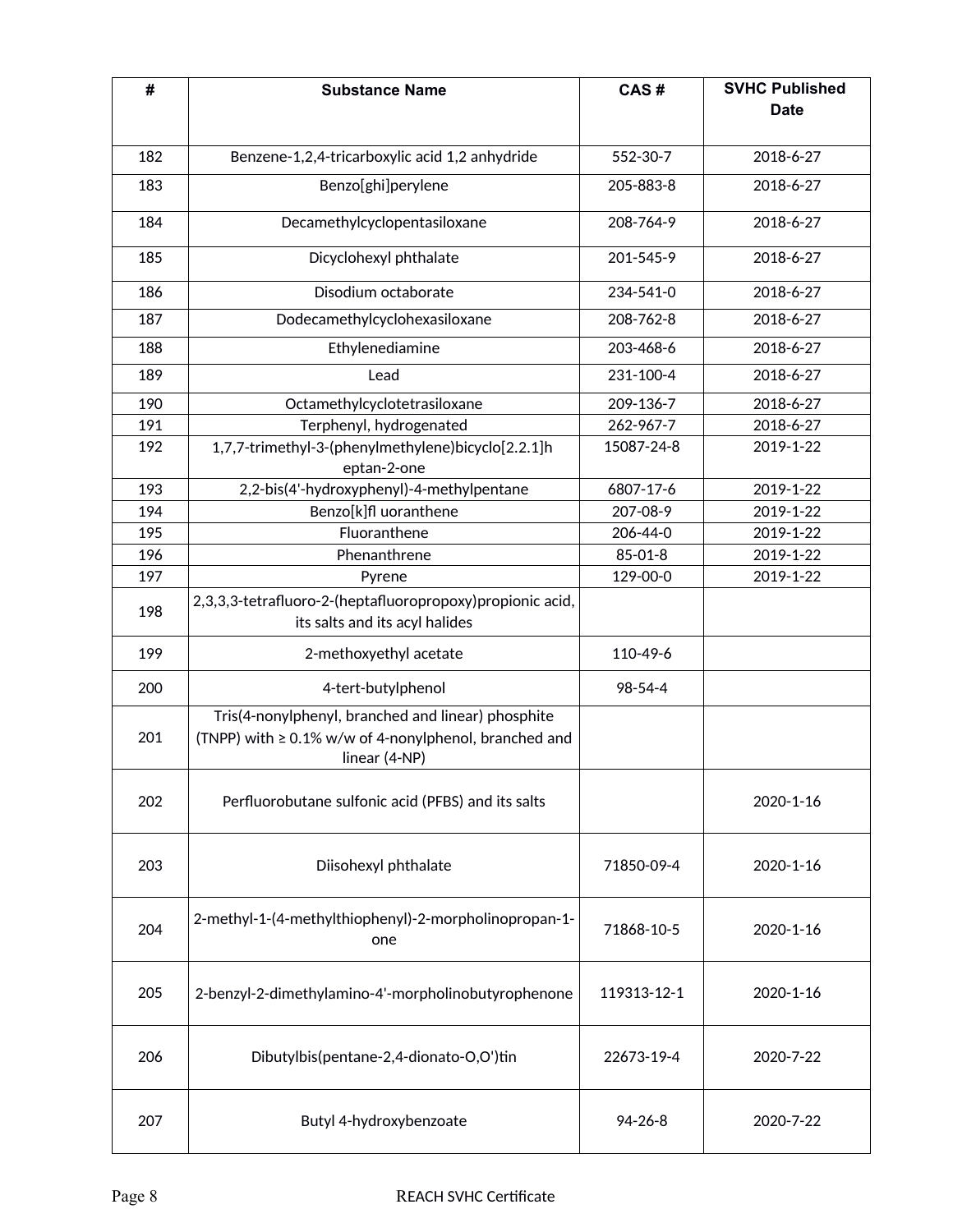| #   | <b>Substance Name</b>                                                                                                                                                                                            | CAS#                                                  | <b>SVHC Published</b><br><b>Date</b> |
|-----|------------------------------------------------------------------------------------------------------------------------------------------------------------------------------------------------------------------|-------------------------------------------------------|--------------------------------------|
| 208 | 2-methylimidazole                                                                                                                                                                                                | 693-98-1                                              | 2020-7-22                            |
| 209 | 1-vinylimidazole                                                                                                                                                                                                 | 1072-63-5                                             | 2020-7-22                            |
| 210 | $\text{Bis}(2-(2\text{-methoxyethoxy})\text{ethyl})$ ether                                                                                                                                                       | 143-24-8                                              | $2021 - 2 - 8$                       |
| 211 | Dioctyltin dilaurate, stannane, dioctyl-, bis(coco acyloxy) derivs.,<br>and any other stannane, dioctyl-, bis(fatty acyloxy) derivs. wherein<br>C12 is the predominant carbon number of the fatty acyloxy moiety | 3648-18-8 and<br>others                               | $2021 - 2 - 8$                       |
| 212 | Medium-chain chlorinated paraffins (MCCP) [UVCB substances<br>consisting of more than or equal to 80% linear chloroalkanes with<br>carbon chain lengths within the range from C14 to C17]                        |                                                       | $2021 - 7 - 8$                       |
| 213 | Phenol, alkylation products (mainly in para position) with C12-rich<br>branched or linear alkyl chains from oligomerisation, covering any<br>individual isomers and/ or combinations thereof (PDDP)              |                                                       | $2021 - 7 - 8$                       |
| 214 | Glutaral (Glutaraldehyde; GA)                                                                                                                                                                                    | $111-30-8$                                            | $2021 - 7 - 8$                       |
| 215 | 4,4'-(1-methylpropylidene)bisphenol; (bisphenol B; BPB)                                                                                                                                                          | $77-40-7$                                             | $2021 - 7 - 8$                       |
| 216 | 2-(4-tert-butylbenzyl)propionaldehyde and its individual<br>stereoisomers                                                                                                                                        |                                                       | $2021 - 7 - 8$                       |
| 217 | 2,2-bis(bromomethyl)propane1,3-diol (BMP)<br>2,2-dimethylpropan-1-ol, tribromo derivative/3-bromo-2,2-<br>bis(bromomethyl)-1-propanol (TBNPA)<br>2,3-dibromo-1-propanol (2,3-DBPA)                               | 1522-92-5,<br>3296-90-0,<br>36483-57-5, 96-<br>$13-9$ | $2021 - 7 - 8$                       |
| 218 | 1,4-dioxane                                                                                                                                                                                                      | $123 - 91 - 1$                                        | $2021 - 7 - 8$                       |
| 219 | Orthoboric acid, sodium salt                                                                                                                                                                                     | 13840-56-7                                            | $2021 - 7 - 8$                       |
| 220 | tris(2-methoxyethoxy)vinylsilane                                                                                                                                                                                 | 1067-53-4                                             | $2022 - 1 - 17$                      |
| 221 | S-(tricyclo(5.2.1.0'2,6)deca-3-en-8(or 9)-yl O-(isopropyl or isobutyl or<br>2-ethylhexyl) O-(isopropyl or isobutyl or 2-ethylhexyl)<br>phosphorodithioate                                                        | 255881-94-8                                           | $2022 - 1 - 17$                      |
| 222 | 6,6'-di-tert-butyl-2,2'-methylenedi-p-cresol                                                                                                                                                                     | 119-47-1                                              | $2022 - 1 - 17$                      |